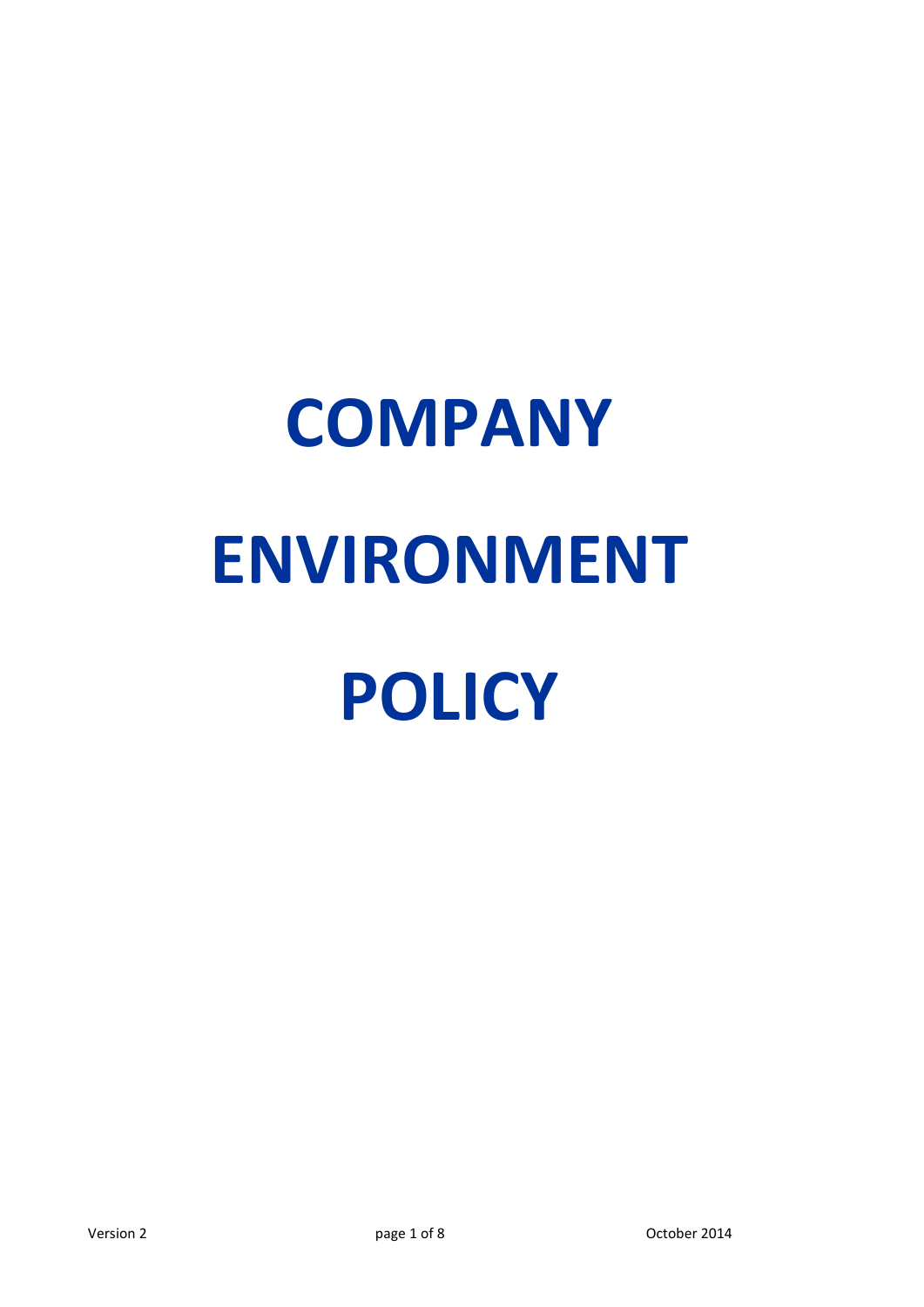## **Index**

#### 1. Introduction

- 1.1. Objectives
- 2. Environmental Policy Statement
- 3. Methodology for Implementation of Objectives
	- 3.1. General
	- 3.2. Raising Awareness
	- 3.3. Training
	- 3.4. Integration of formal environmental protection procedures into Company day to day operating procedures
	- 3.5. Regular Reviews and Reporting

### 4. Specific Environmental Concerns and Responses

- 4.1. Materials
- 4.2. Electronic Equipment
- 4.3. Pollution
- 4.4 Emergency Procedures
- 5. Waste Management and Disposal
	- 5.1. Disposal of Waste
	- 5.2. General Reduction of Waste
- 6. History of Amendment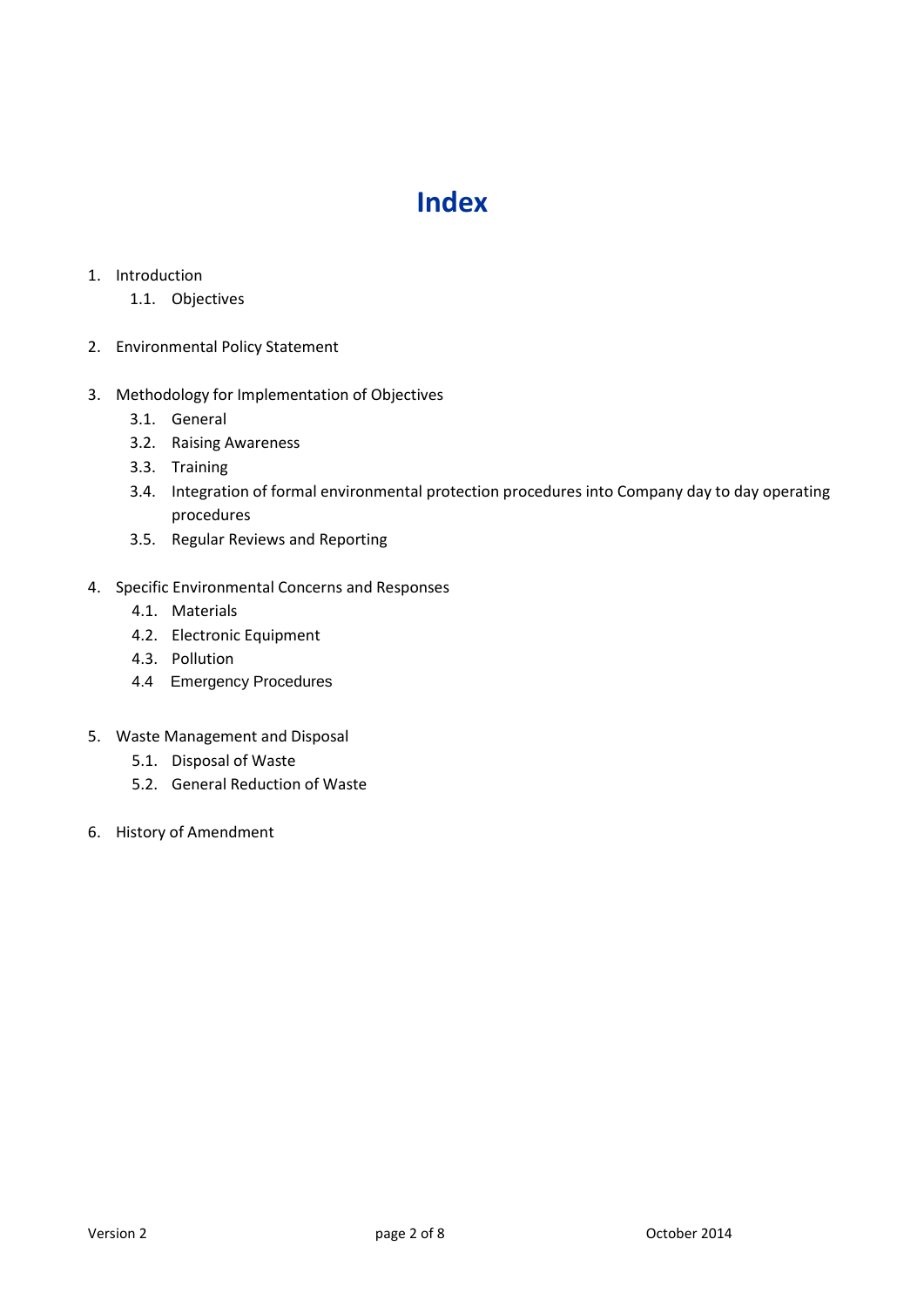## **1.0 Introduction**

Absols Limited recognises the importance of protecting the environment, its flora and fauna. In undertaking its business, the Company also acknowledges the need to ensure that appropriate procedures and control measures are put in place, as it has the potential to cause significant, lasting damage to the environment.

#### **1.1 Objectives**

- 1.1.1 The Company will ensure that, in pursuance of its business operations, such procedures and control measures are in place to safeguard the environment, whether required by statute or otherwise.
- 1.1.2 The Company undertakes to keep to a minimum all forms of pollution, whether by deposition of materials, discharge of fumes or dust or the generation of an unnecessary noise nuisance.
- 1.1.3 As far as possible, the Company will endeavour to ensure that its Environmental Policy is actively followed by all of its employees.
- 1.1.4 To provide practical, measurable and improving outcomes of good environmental practise in line with the requirements of the Waste Electrical and Electronic Equipment Regulations 2013

## **2.0 Environment**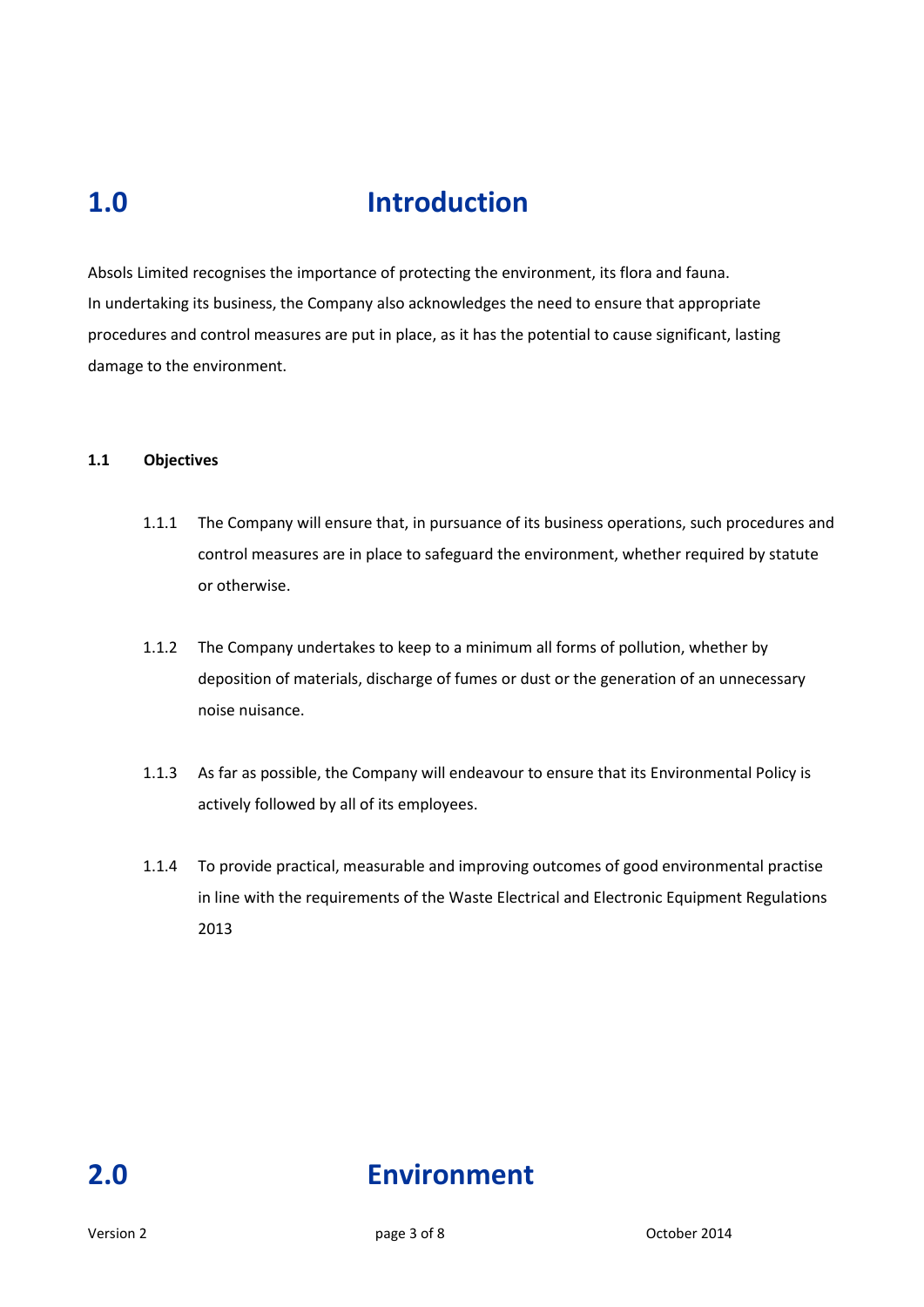## **Policy Statement**

Absols Limited recognises the need to minimise its impact on the environment and that the effective management of environmental issues is vital to the ongoing success of the business.

While all employees have a responsibility to carry out their tasks giving due regard to the environmental implications, the management accepts that it is responsible for ensuring that statutory requirements are met and relevant codes of practise followed in order to guarantee ongoing environmental compliance.

Absols Limited is committed to minimising damage and impact on the local environment and community. This will be achieved through the promotion of the use of energy efficient appliances and taking positive steps in line with the WEEE Directive to minimise effectively dispose of materials waste, as well as energy and water consumption as much as possible. The management will provide sufficient training and information to enable all employees to work in accordance with this Policy.

We recognise that waste management is a key issue for our business, and as a result, we are committed to liaising with our suppliers and customers to promote the best possible environmental practise in the selection, use and disposal of the products and materials. Through effective management of the supply chain and good housekeeping, unnecessary loss through damage will be minimised, and a safe disposal programme for electronic equipment will be used.

The management, employees and others working on any site on behalf of Absols Limited need to remember that environmental controls must be maintained at the highest possible level, and that continued improvements in environmental performance can only be achieved by the co-operative efforts and total commitment of everyone within the business.

The management will at all times refer to ( BATRRT) Beat available treatment recovery and recycling techniques and (WEEE) treatment of waste electric and electronic equipment from [www.defra.gov.uk](http://www.defra.gov.uk/) to ensure compliance and best routes available.

Ian Wilkinson **MANAGING DIRECTOR**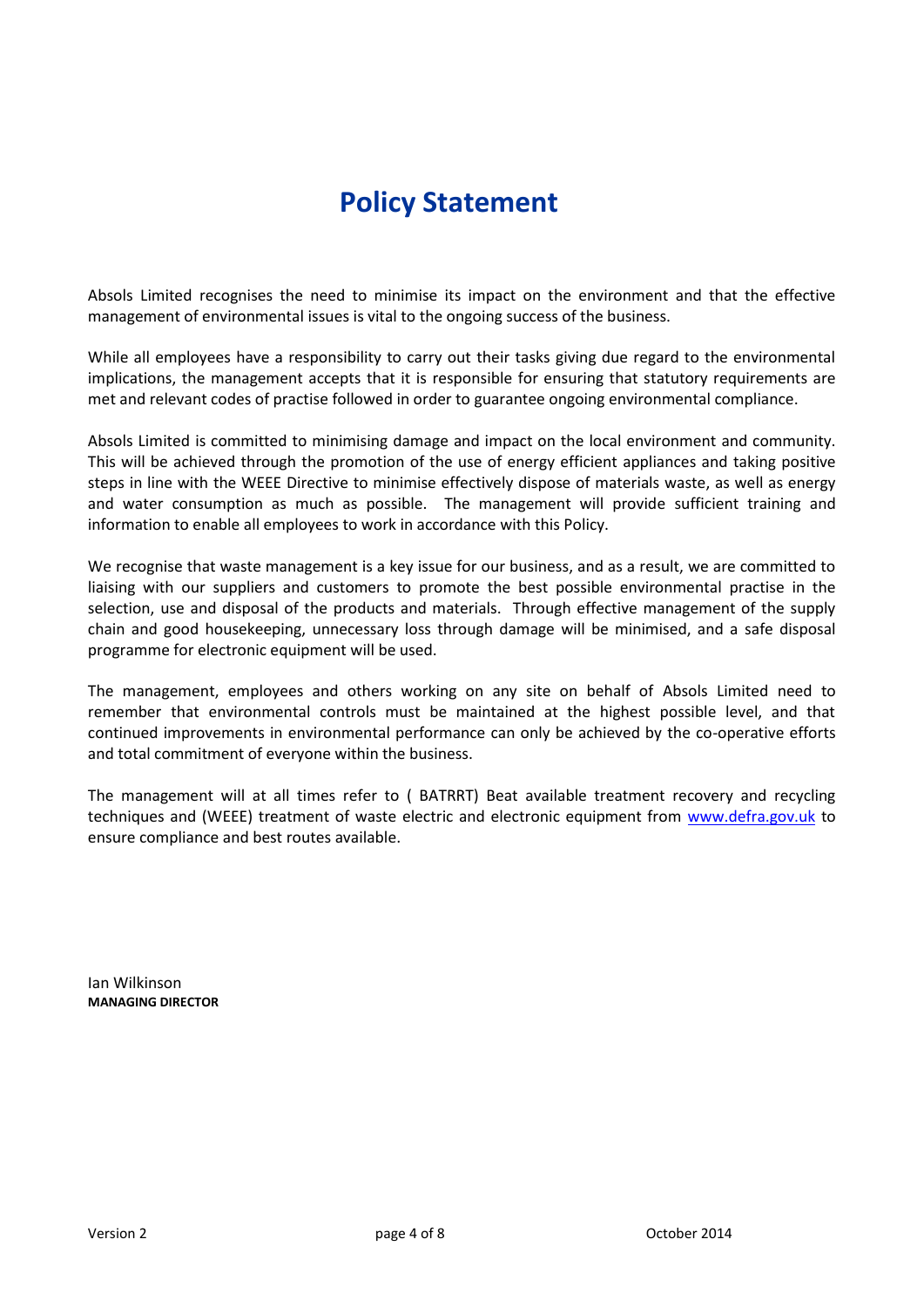## **3.0 Methodology for Implementation of Objectives**

#### **3.1 General**

3.1.1 The Policy has the full support of the Directors of Absols Limited, with the Managing Director taking responsibility for ensuring its implementation.

#### **3.2 Raising Awareness**

- 3.2.1 At the commencement of employment, all Company employees will be made aware of this Policy and their role within it, as part of their standard induction.
- 3.2.2 All company employees will be kept informed of current environmental issues from clearly identifiable information sources, e.g. websites, journals, books, etc

#### **3.3 Training**

- 3.3.1 Those company employees responsible for implementing this Policy will undergo training on an ongoing basis e.g. Environmental Seminars and 'in-house' briefings and presentations.
- 3.3.2 Other employees will also receive training such as tool box talks and presentations, and also be encouraged to embark upon training programmes.

#### **3.4 Integration of formal environmental protection procedures into the Company's day to day operating procedures**

Managing the Company's environmental responsibilities effectively requires that suitable operating procedures are automatically incorporated. The strategy for ensuring this requires:

- 3.4.1 Environmental issues to be considered separately whenever risk assessments are undertaken either at design or operational work stages.
- 3.4.2 Method Statements will be formulated to eliminate/ minimise environmental damage.
- 3.4.3 Environmental matters will be monitored at the workplace point of operations by a responsible person who reports to the Managing Director.

#### **3.5 Regular Reviews + Reporting**

3.5.1 An annual review of the Company environmental performance will be completed in respect to all electronic waste disposal and other environmental considerations.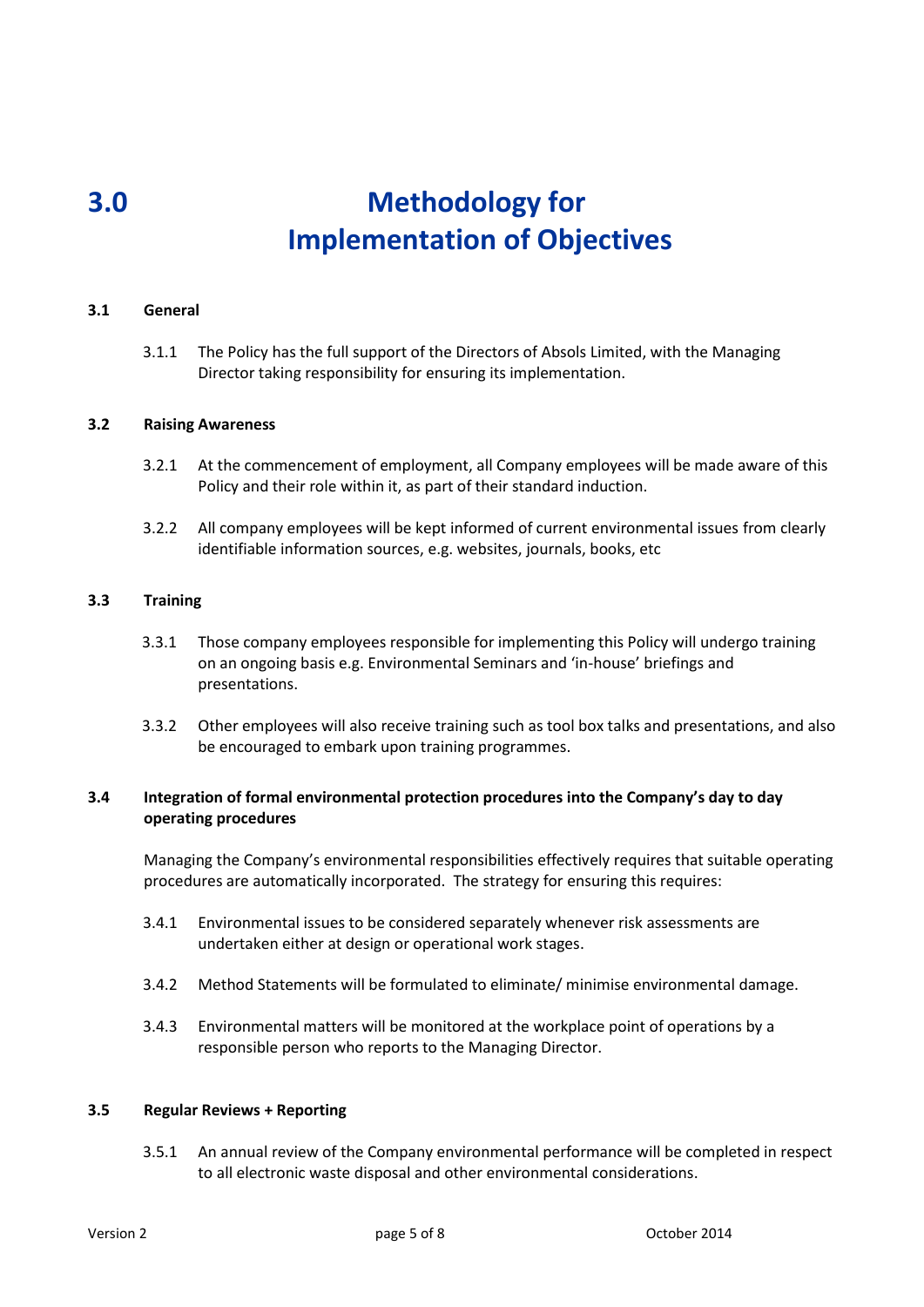## **4.0 Specific Environmental Concerns and Responses**

The principle of the Absols Limited environmental effort is to 'Manage Responsibly'.

This will be done through our employees following a 4 point action plan built around key areas of concern regularly encountered during the Company's standard operations.

#### *4.1 Materials*

- 4.1.1 All materials will be used in accordance with the manufacturer's instructions and COSHH assessments. Any surplus material will be disposed of in an authorised manner in accordance with the Environmental Protection Act 1990 and Waste Electrical and Electronic Equipment Regulations 2013
- 4.1.2 All Office Paper will be sourced from sustainable sources which are preferably FSC Chain of Custody Certified.

#### *4.2 Electronic Equipment*

- 4.2.1 All electronic equipment will be in good condition and regularly serviced. Regular Inspections will be made by the user with any defects logging and reported to the line Manager in order for the defect to be rectified without delay.
- 4.2.2 Where defective electronic equipment cannot be repaired it will be disposed of via licensed operators in line with the WEEE Directive, and the necessary waste transfer notes will be retained on record.
- 4.2.3 Alternative companies sourced who recycle electronic equipment and reuse in foreign countries.

#### *4.3 Pollution*

- 4.3.1 Waste from the business and electronic equipment is deemed to be controlled waste streams and can damage the environment if disposed of in an uncontrolled manner. The Company will ensure that controls are in place and prevention of pollution will be the preferred option rather than remedial action. Corrective measures will still be instigated if preventative actions fail.
- 4.3.2 Procedures will be drawn up to prevent pollution from Fire and Chemical Spillage with a fall-back position identified in the event of an incident.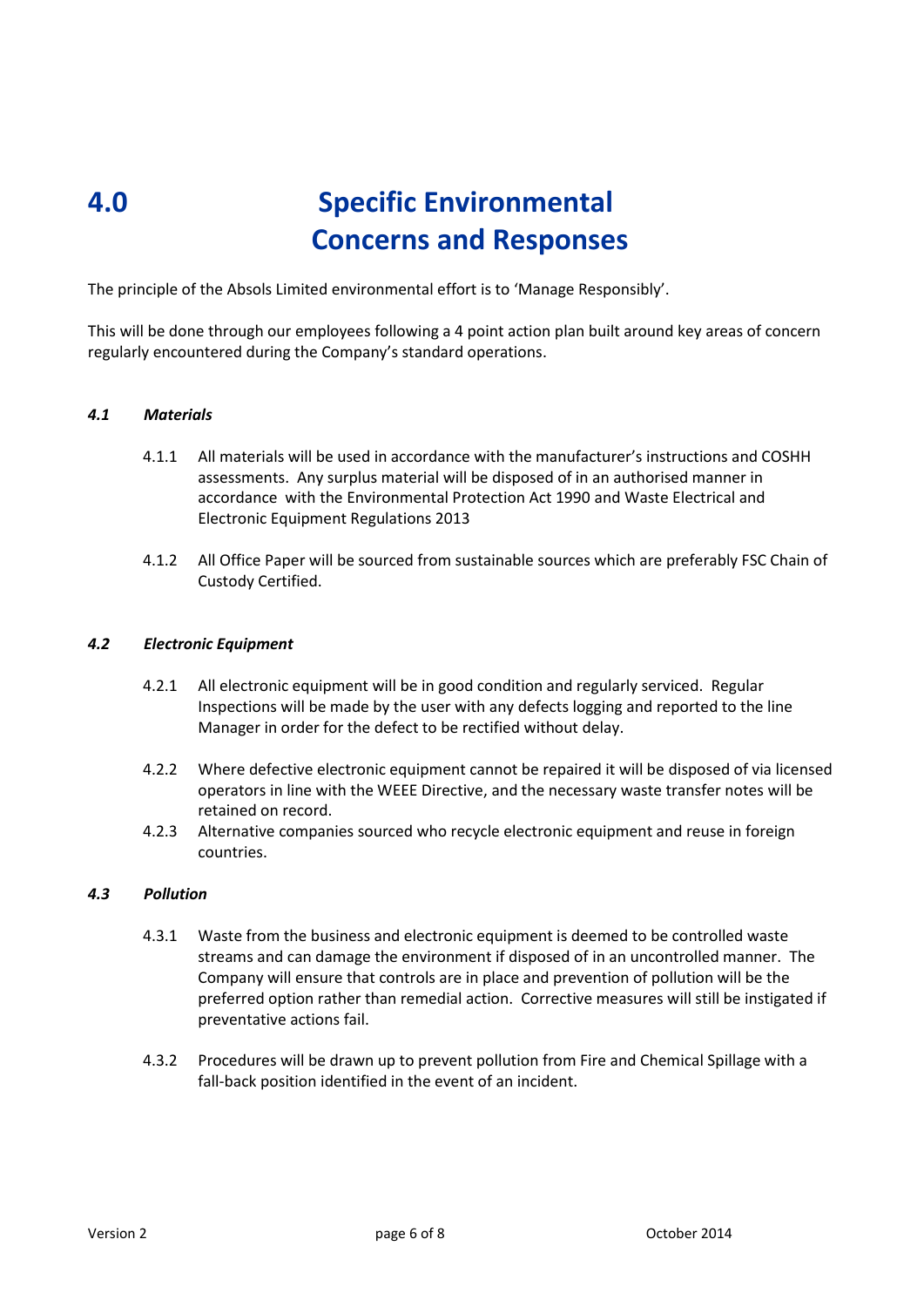#### *4.4 Emergency Procedures*

In the event of an adverse environmental incident, the following procedure will be implemented:

- 4.4.1 Whoever identifies the issue will immediately try to prevent continuation of the problem, as long as it is safe to do so.
- 4.4.2 Marshall sufficient help and resources to implement an effective emergency prevention procedure where one exists. Where one does not exist, consider and implement steps to reduce/ stop the impact of the incident.
- 4.4.3 At the first opportunity after taking corrective action, report the incident in accordance with the agreed reporting procedure:
	- Line Manager
	- Absols Limited Managing Director
	- Environment Agency
- 4.4.4 Log all relevant information concerning the incident and prepare report
- 4.4.5 Management will consider the report, learn lessons, implement further preventative actions as necessary and circulate information to all interested/ affected parties.

## **5.0 Waste Management And Disposal**

The Company will prevent waste wherever it can, adopting the Waste Hierarchy as the guiding principle:

- Reduce Controlled ordering/ adequate storage procedures and facilities
- Re-use Top soils, pipe bedding, bricks, tiles, etc
- Recycle Demolition materials/ oils/ lubricants
- Removal To an authorised facility that can recycle

#### **5.1 Disposal of Waste**

This will be in accordance with all statutory requirements, with disposal using registered waste handlers. Such disposals will be actively monitored and disposal verified as part of the WEEE Directive requirements.

The organisation has a duty of care to ensure that all waste produced by the business operations are produced, stored, transported and disposed of without harming the environment. All waste streams will only be passed to registered waste handlers who are able to provide detailed transfer note documents identifying the final disposal site.